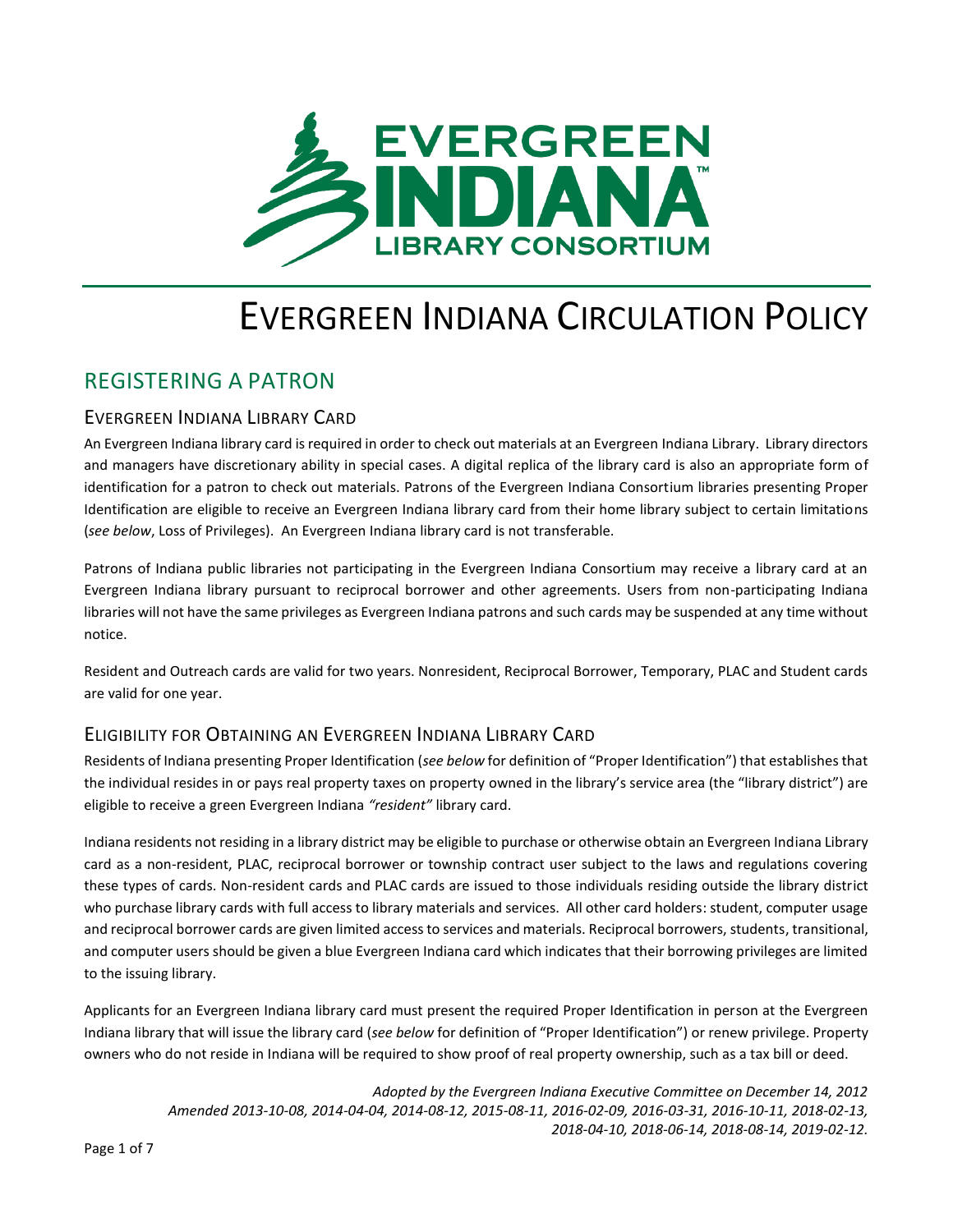Signing and/or taking receipt of an Evergreen Indiana library card denotes acceptance of responsibility for all fines and fees and for payment for lost or damaged materials. Patrons are advised to contact their library to report a lost or stolen library card.

Patrons changing their home library designations will be asked to provide identification and proof of current address. Proof of current address may be satisfied by the presentation of Proper Identification and if necessary, one item from the Recommended List of ID which displays a current address.

#### **MINORS**

An adult showing Proper Identification may register a minor child for an Evergreen Indiana library card. Registering a minor child for an Evergreen Indiana library card denotes acceptance of responsibility for all fees, fines and payment for late, lost, or damaged materials charged on such minor's library card. Emancipated minors will be asked to present evidence of their status to void the necessity of the presence of a sponsoring adult.

The minor child must be present during the registration process. Contact addresses should be obtained for both the minor and the sponsoring adult. The minor's home address must qualify for service. The sponsoring adult's address will be used for mailed communications. In the case that the sponsoring adult is a non-resident of the library district, libraries shall issue a "Student" profile card to the minor until the minor's address can be verified.

Registering a minor child for an Evergreen Indiana library card denotes an acknowledgement and understanding that Evergreen Indiana libraries own and circulate videos, DVDs and unrated television series that may be geared toward a more mature audience and that a minor child will have access to materials for both adults and children and will be able to check out any of these materials. A "limited access" card, which prevents the user from checking out "R-rated" and "M-rated" audiovisual materials, is available for minors.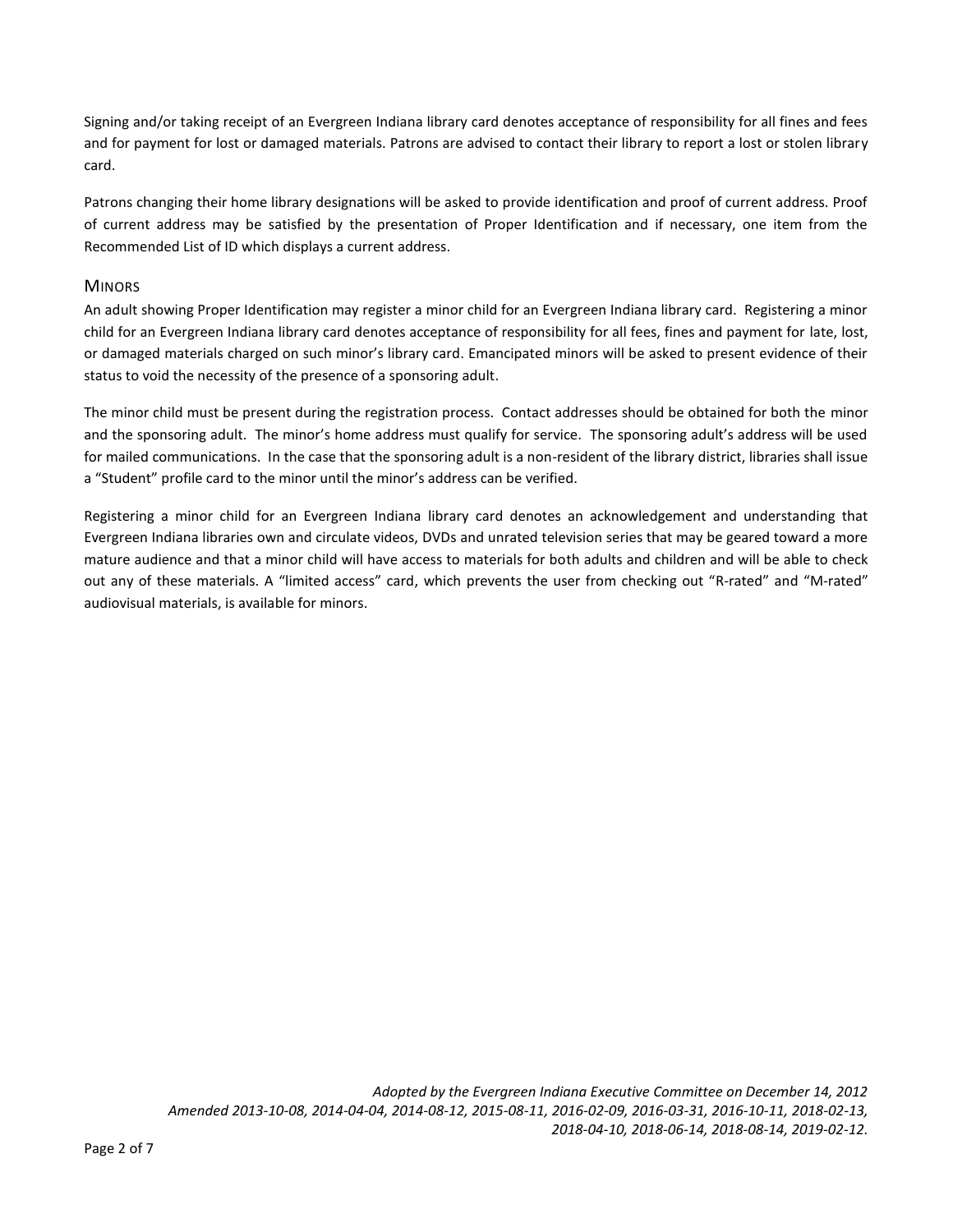## PROPER IDENTIFICATION

Proper Identification must be presented to apply for an Evergreen Indiana library card. Proper Identification is one of the following:

- a valid Indiana Driver's License which displays a current address;
- valid Indiana State ID which displays a current address; or
- a current government issued photo ID (e.g., military ID, passport).
- valid identification issued by another State (e.g., Driver's License)
- valid current university or college identification (e.g., Student identification)

If the presented Proper Identification does not display a current address, the applicant must present one item from the Recommended List in addition to the Indiana Driver's License, Indiana State ID or other government issued photo ID presented as Proper Identification. The ID presented from the Recommended List must include a current address.

Recommended List of ID includes:

- computer generated bank statement issued in applicant's name within the last 30 days
- computer generated utility, credit card company, doctor or hospital bill, issued in applicant's name within the last 30 days and containing address of residence
- Medicaid or Medicare benefit statement issued in the applicant's name within the last 30 days
- Change-of-address confirmation from the United States Postal Service showing prior and current address of residence (a P.O. Box is not acceptable as a residence address)
- apartment lease signed within the last 30 days
- property tax receipt issued in applicant's name

# PATRON ACCOUNT MANAGEMENT

#### MY ACCOUNT

Library patrons will be given a PIN upon registering for an Evergreen Indiana library card. Evergreen Indiana policy indicates that PINs may only be given in person at an Evergreen Indiana Library, upon presentation of appropriate identification. PINs may not be obtained via telephone or email.

#### BORROWING PRIVILEGES

A patron must present a card each time they wish to borrow materials and their account must be in good standing to borrow materials.

In most cases, a maximum of 100 items may be checked out simultaneously on an Evergreen Indiana library card. There is a maximum limit of 10 videodiscs, 10 videos, 5 equipment, 6 art, 2 ereaders, and 2 gaming software items per Evergreen Indiana library card. Borrowing-limits are calculated at the consortium level and not at the library level.

If a patron *forgets their Evergreen Indiana card*, they should:

- Return to the library after retrieving their library card (in this instance, materials may be held for a limited time pending the patron's return).
- Purchase a replacement library card for two dollars (\$2). (See procedures above for issuing replacement library card.)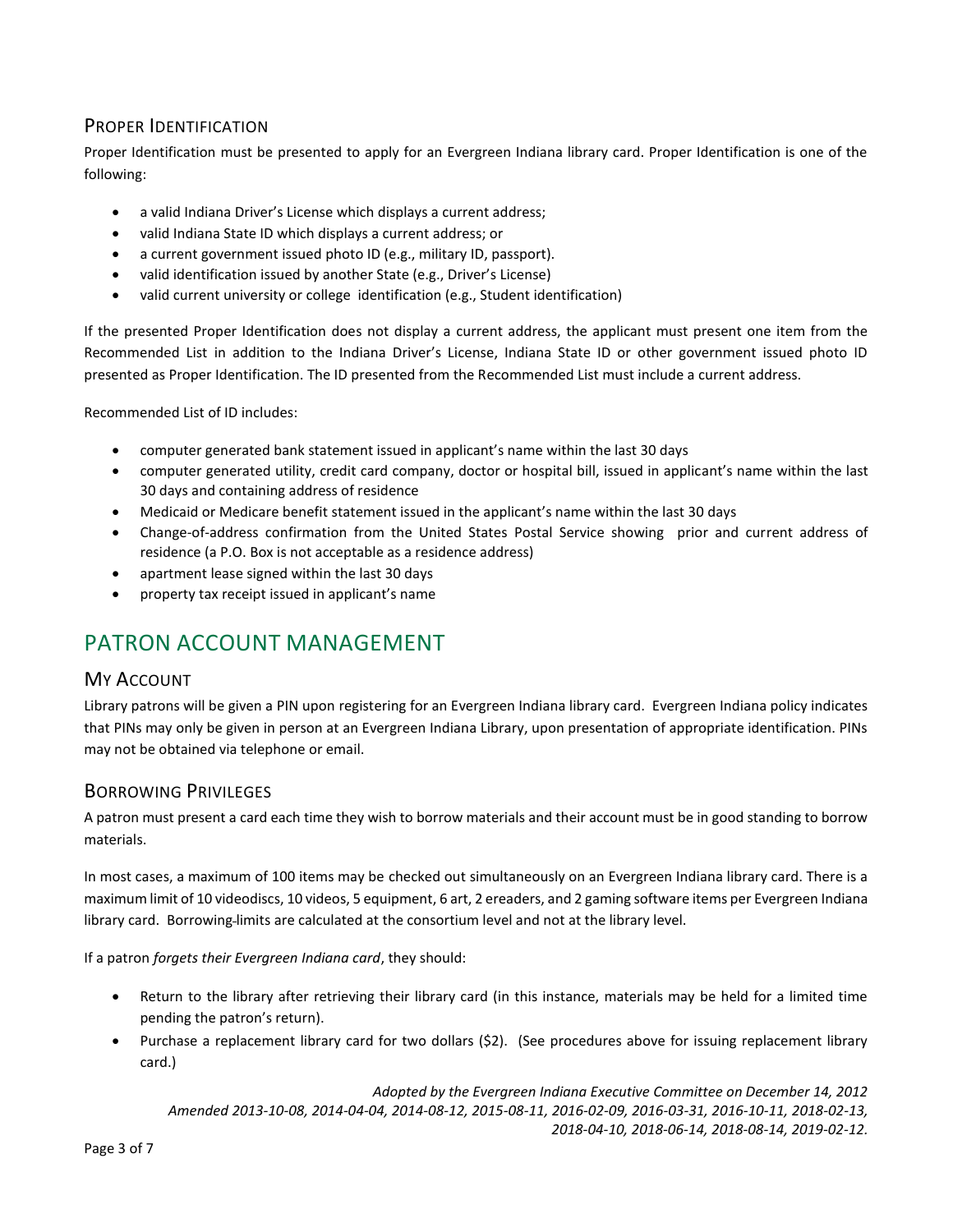## COLLECTIONS: EXEMPT PATRON

All member libraries are entitled to seek recompense for their materials when lost and/or damaged by a patron regardless of the patron's home library. The "Collections: Exempt" switch may be activated for patrons who exclusively access the collection of their home library (i.e., reciprocal borrower or student). Patrons borrowing materials from other libraries may be referred to a collections agency by the owning library in the case of lost or damaged items and may not have the "Collections: Exempt" switch activated. Exempt patrons are, by default, not accessible by the collections agency's search protocol.

Libraries should place an alert on patron accounts for whom extenuating circumstances would suggest alternate forms of recovery should be pursued. Libraries pursuing collections against another library's patrons should review affected patron accounts for such notes and give appropriate consideration prior to submission to Unique Management or any other collections agency.

## PURGING OF INACTIVE PATRON RECORDS

Patron accounts will be automatically marked inactive when the patron's privilege expires. Patron accounts that do not reflect fines or fees, items checked out or claims returned activity will be deleted automatically three (3) years after being marked inactive.

# CHECK-OUT

#### LOSS OF PRIVILEGES

A patron's access to materials may be limited due to overdue materials or fines and fees. A patron's card will be blocked, and no new circulation services may be obtained with it if the patron has 15 or more overdue items, or owes \$10 or more in unpaid fines and/or fees. Patrons may renew overdue circulating materiasls until their account reaches the maxfine threshold of \$10 or more in unpaid fines and/or fees. Outreach patrons will not be blocked until they have 50 or more items overdue. The number of overdue materials and/or amount of fines/fees that will result in a patron being "blocked" is calculated at the consortium level and not at the library level. A patron's card may be "blocked" if related group or family member cards are "blocked." A patron may also be "barred" if circumstances warrant.

## FINES/FEES

To encourage the prompt return of materials, the Evergreen Indiana libraries have established a schedule of fines and fees as an encouragement for the timely return of materials by their due dates. Overdue materials incur fines of 25¢ per day per item with a fine cap of \$10.00 or the cost of the item, whichever is lower. Materials with the circulation modifier of "equipment", "equipment-restricted", or "ereader" may incur fines of up to \$5 per day per item with either a \$225 or the cost of the item fine cap. Materials with the circulation modifier of "hourly" may incur fines of up to \$5 per hour per item with either a \$225 or the cost of the item fine cap. Materials with the circulation modifier of "special collection" may incur fines of up to \$1 per day per item with a fine cap of \$10 or the cost of the item. Transit packaging materials are not billable to the patron.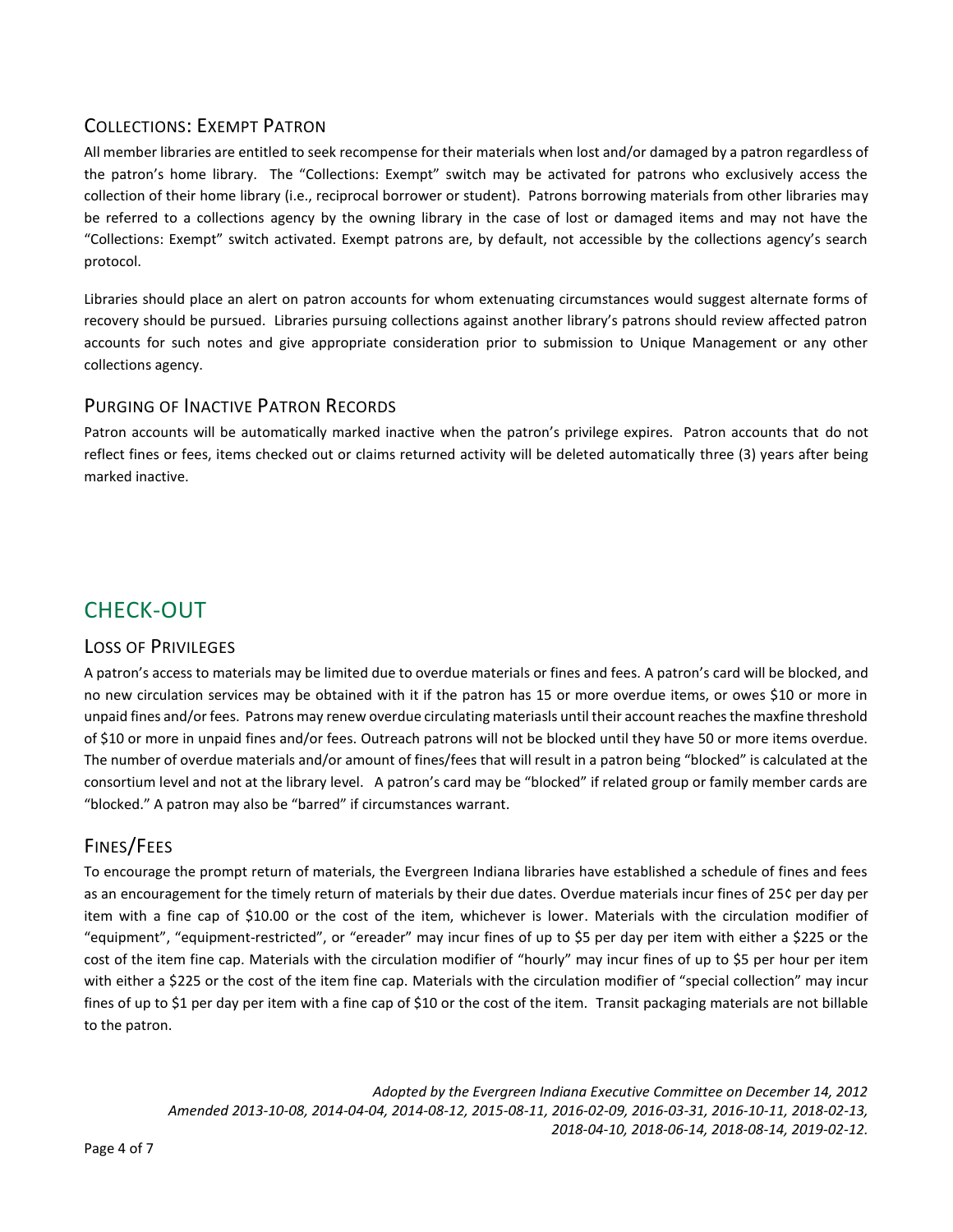## FINE-FREE LIBRARIES

Libraries may choose not to levy local circulation fines. This is an administrative setting which may be changed up to one time annually. Materials borrowed under this program will be set to lost once the items are overdue by 28 days rather than 45. To adjust your library's fine-free status, please submit a HelpDesk ticket.

#### JUVENILE FINE-FREE LIBRARIES

Libraries may choose not to levy local circulation fines for all juvenile cardholders at their library with the exception of materials classified as "equipment". This is an administrative setting which may be changed up to one time annually. Member libraries shall, however, pursue whatever measures are feasible and expeditious to recover monies related to materials classified as "lost" or "damaged" regardless of the cardholder's age. This policy shall only apply solely to those items borrowed on site at participating member libraries including items transited from other Evergreen Indiana libraries, IN-SHARE, or the Statewide Remote Circulation Service (SRCS). Items borrowed directly from another Evergreen Indiana library using a participating member card shall be subject to the policies of that library.

## PAYING FINES/FEES

Evergreen Indiana library fines and fees may be paid at any Evergreen library**.** Patrons may pay all or a portion of overdue fines. A patron's record will remain blocked or barred until the fines and fees are paid or the patron has resolved the matter with the particular library to restore his or her privileges. A patron may be (or remain) "blocked" if related group or family member cards are "blocked."

## OVERDUE NOTICES

Overdue notices are sent as a courtesy from the Evergreen Indiana Libraries. Failure to receive notices does not exempt patrons from the responsibility for payment for library materials or overdue fines and fees.

## ALTERNATE ID OPTION

As an occasional courtesy, a patron's home library may offer to circulate materials to a patron by looking up the patron's account using a current driver's license. The current license must match the driver's license ID number and/or the complete combination of name, DOB, and address in the Evergreen Indiana system. Patrons traveling to Evergreen Indiana libraries other than their home library must present their official Evergreen Indiana library card at all times. Patrons who repeatedly fail to present their library card at their home library will be required to purchase a replacement card.

# CHECK-IN

#### LOST ITEMS

A patron may inform library staff that an item is "LOST." The price of the item and any outstanding fines and fees, plus a processing fee of \$10.00 per item, will be assessed to the patron's card. A patron is encouraged to notify the library that an item is "LOST" to stop the accruing of additional overdue fines. On issuance of the 45-day notice or declaration of loss or damage, the associated circulation fees are reassigned to the owning library.

Some Evergreen Indiana Libraries have contracted with third party vendors for collection services. If third party collection services are used, a fee for collection services will be added to the patron's record.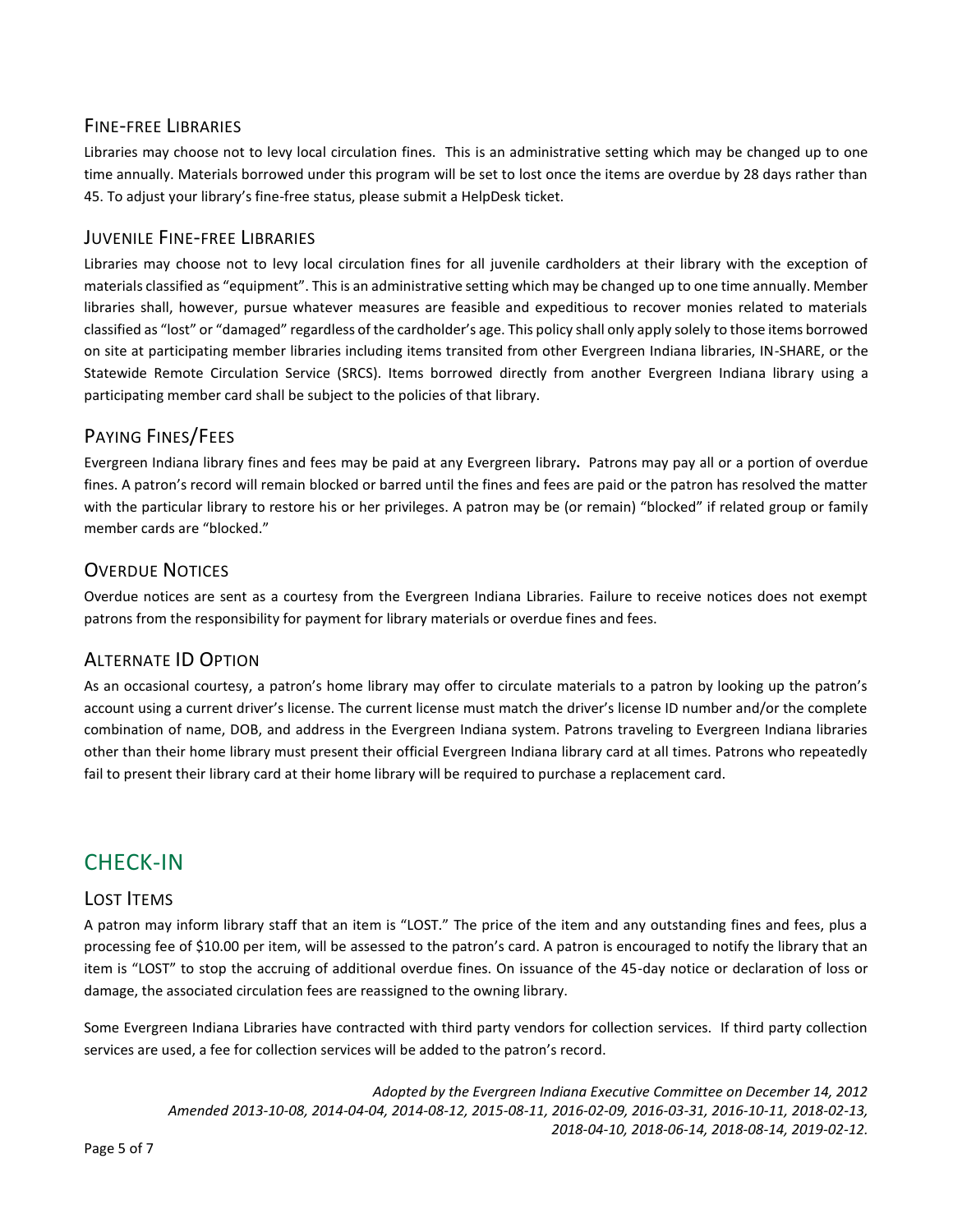## RECOVERING LOST ITEMS AND REFUNDING PAYMENT

No refund will be given to a patron for a "Lost" item for which a patron has paid. In addition, no fines/fees and third party collection fees will be refunded.

## PAID-FOR ITEMS

Materials which are billed to the patron at the full replacement cost of the item, e.g. Lost or Damaged holdings, become the property of the patron once the bill has been paid in full. Unpaid-for Damaged materials which are not a danger to the library or library staff may be held for 6 months pending payment; after 6 months, with payment still due, the item may be destroyed.

## RENEWALS

Renewal requests may be made in person, by phone or via the online catalog "*My Account*" feature. Certain categories of materials are not eligible for renewal. If a "HOLD" has been placed on an item, it may not be renewed.

## HOLDS AND INTRA-EVERGREEN INDIANA LENDING

Evergreen cardholders in the resident, non-resident, PLAC, outreach, temp and staffcard profiles have full access to the consortium and may place holds on any Evergreen library's holdable materials. Reciprocal borrower, student, transitional, or teacher profile cardholders may place holds only on the materials owned by the library that issued the library card.

Holds may be placed on most items in any Evergreen Indiana library (see list of exceptions below). Patrons will have one week after the hold is filled to pick up the held item. Some Evergreen Indiana libraries may impose a fee for failure to pick up a hold.

Patrons may have 30 unfilled holds in the system.

Evergreen Indiana does not allow holds to be placed on the following items by any patron:

- Reference materials
- Bestsellers with the no-hold designation

Evergreen Indiana does not allow Evergreen Indiana library patrons to place holds that would generate Intra-Evergreen Indiana [transiting] loans on the following item categories:

- Art
- Bestsellers
- $\bullet$   $CDs^*$
- **•** Equipment
- $\bullet$  ILL
- Kits
- Media
- New Books
- New videodiscs
- Realia
- Reference
- Software
- Software Gaming
- Videocassettes

*\*There is a pilot in 2018-19 to allow limited transiting of music cds.*